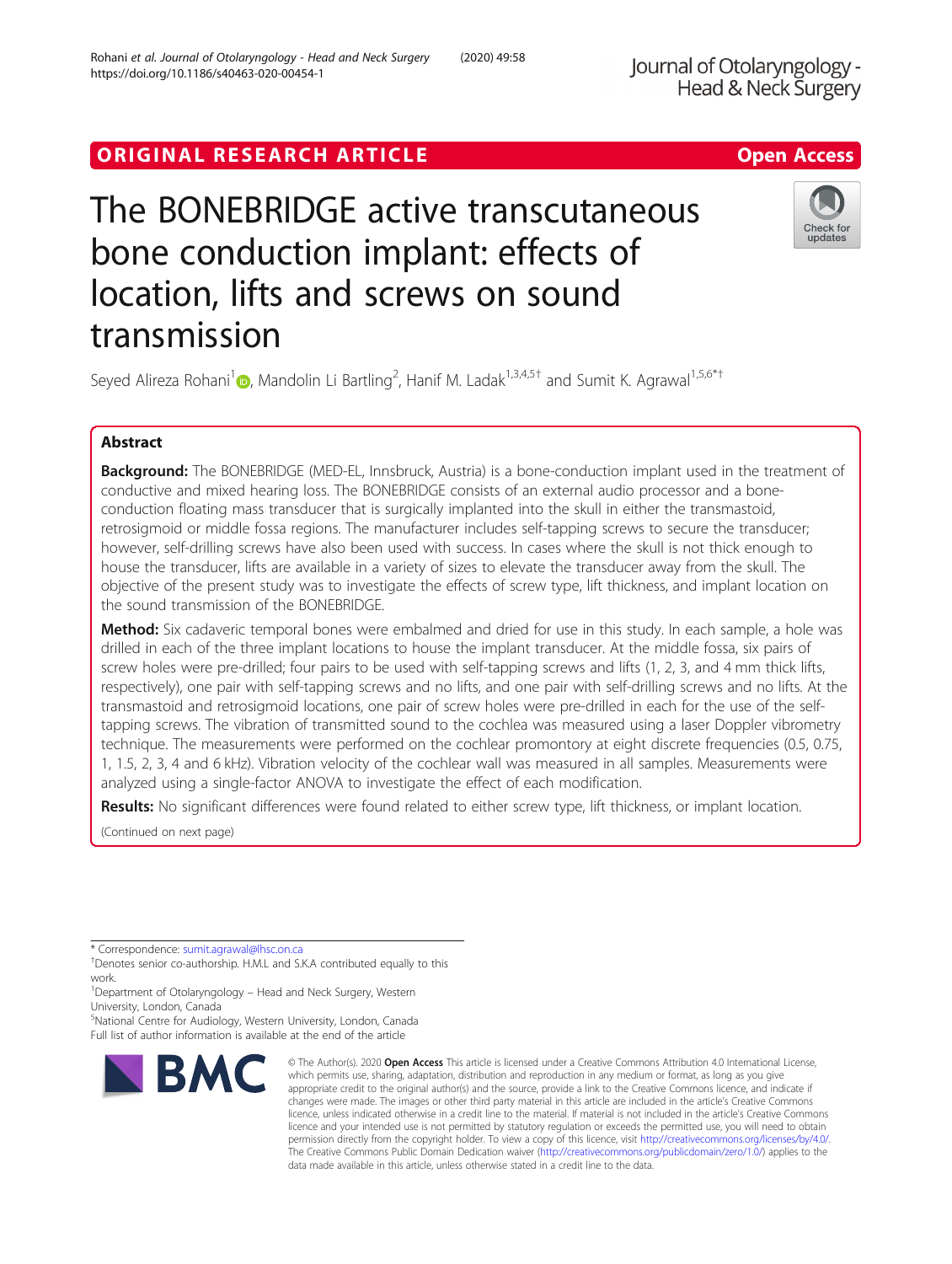# (Continued from previous page)

**Conclusions:** This is the first known study to evaluate the effect of screw type, lift thickness, and implant location on the sound transmission produced by the BONEBRIDGE bone-conduction implant. Further studies may benefit from analysis using fresh cadaveric samples or in-vivo measurements.

Keywords: Bone conduction implants, BONEBRIDGE, Laser Doppler vibrometry, Conductive hearing loss, Mixed hearing loss, Middle fossa, Above the temporal line

# Background

Bone conduction implants (BCIs) stimulate the cochlea through vibratory excitation of the temporal bone using an actuator [\[1](#page-5-0)]. Bone conduction implants are used to treat hearing loss when conventional hearing aids cannot be worn because of medical or anatomic conditions such as recurrent otitis externa, aural atresia, or unilateral hearing loss, among others [[2\]](#page-5-0). There are two routes through which BCIs can stimulate the cochlea: over skin drives and direct bone drives. In general, the outcome of direct bone drives is better than over skin since soft tissue and skin dampen sound pressure at higher frequencies [\[3](#page-5-0)]. Direct bone drive BCIs can be further classified into percutaneous, passive transcutaneous or active transcutaneous devices.

Percutaneous BCIs were first introduced by Tjellström and his team in Sweden in the late 1970s [[4\]](#page-5-0). The most commonly used percutaneous BCI is the bone anchored hearing aid (Cochlear™ Baha® System, Cochlear Ltd., Sydney, Australia) [[2\]](#page-5-0). These devices directly vibrate the temporal bone through a surgically implanted osseointegrated titanium screw and a skin-penetrating abutment attached to an external fixture [\[3](#page-5-0)]. While the Cochlear™ Baha® System has favourable audiological outcomes, it is associated with certain disadvantages. For example, the skin-penetrating mechanism can cause possible infection, wound dehiscence, fixture loss, and/or the need for revision surgery [[5\]](#page-5-0). It is also associated with a higher complication rate for pediatric patients compared to adults [\[5](#page-5-0)].

In comparison, transcutaneous BCIs benefit from the skin overlying the implanted device remaining intact. In passive transcutaneous BCIs such as the Baha Attract (Cochlear Ltd., Sydney, Australia) and Sophono (Sophono Inc., Boulder, CO, USA) [\[6](#page-5-0)], the actuator is located within an external housing and the external vibration is then transmitted transcutaneously to an implant that is covered by skin. Although passive transcutaneous BCIs do not have the percutaneous abutment and associated complications, they do require significant contact force and generate less gain than the percutaneous devices [[3\]](#page-5-0). The force exerted by the sound processor may also cause pressure marks or skin pain, which has been associated with reduced device adherence [\[6](#page-5-0)].

Active transcutaneous BCIs, such as the BONE-BRIDGE bone conduction implant (BB-BCI; MED-EL, Innsbruck, Austria) or Osia (Cochlear Ltd., Sydney, Australia) are semi-implantable such that the vibratory energy does not need to be transmitted through the skin [[7,](#page-5-0) [8\]](#page-5-0). The BB-BCI system consists of two components: an internal implant housing the magnet, coil and actuator, also known as the bone-conduction floating-mass transducer (BC-FMT); and an external audio processor. Similar to cochlear implants, the external component is small and contains a microphone, processor and battery. The BB-BCI is associated with good functional outcomes through the direct vibration of the temporal bone while avoiding the complications associated with the percutaneous abutment and the gain loss associated with passive transcutaneous devices.

The transmitted vibration to the cochlea using BCIs has been widely studied in the literature using accelerometers [[8](#page-5-0)–[10](#page-5-0)] and laser Doppler vibrometry (LDV) techniques. A broad range of studies have focused on the effect of implant location on the transmitted sound to the cochlear promontory [11–18]. In studies of percutaneous devices, a significant effect was found when the implant was located closer to the cochlea [[9\]](#page-5-0). However, similar studies of the effect of implant location have not yet been conducted for the BB-BCI or other active transcutaneous devices.

The BB-BCI is commonly implanted at the transmastoid (TM), retrosigmoid (RS) or recently-introduced middle fossa (MF) locations [\[1,](#page-5-0) [10,](#page-5-0) [11\]](#page-5-0). The BB-BCI comes with self-tapping screws included in the implant kit; however, due to incompatibility with most North American drills, has been shown to work successfully with self-drilling screws [\[6](#page-5-0)]. Furthermore, in cases where the skull is not thick enough to house the implant, lifts can be used to avoid dural compression. Lifts of various thicknesses (1–4 mm) can be positioned between the flanges of the implant and the skull surface to elevate the actuator from the dura. The effect of these modifications on the performance of the BB-BCI have not yet been studied. The objective of the present study was to investigate the effects of implant location, lift thickness, and screw type on the ex-vivo sound transmission of the BB-BCI.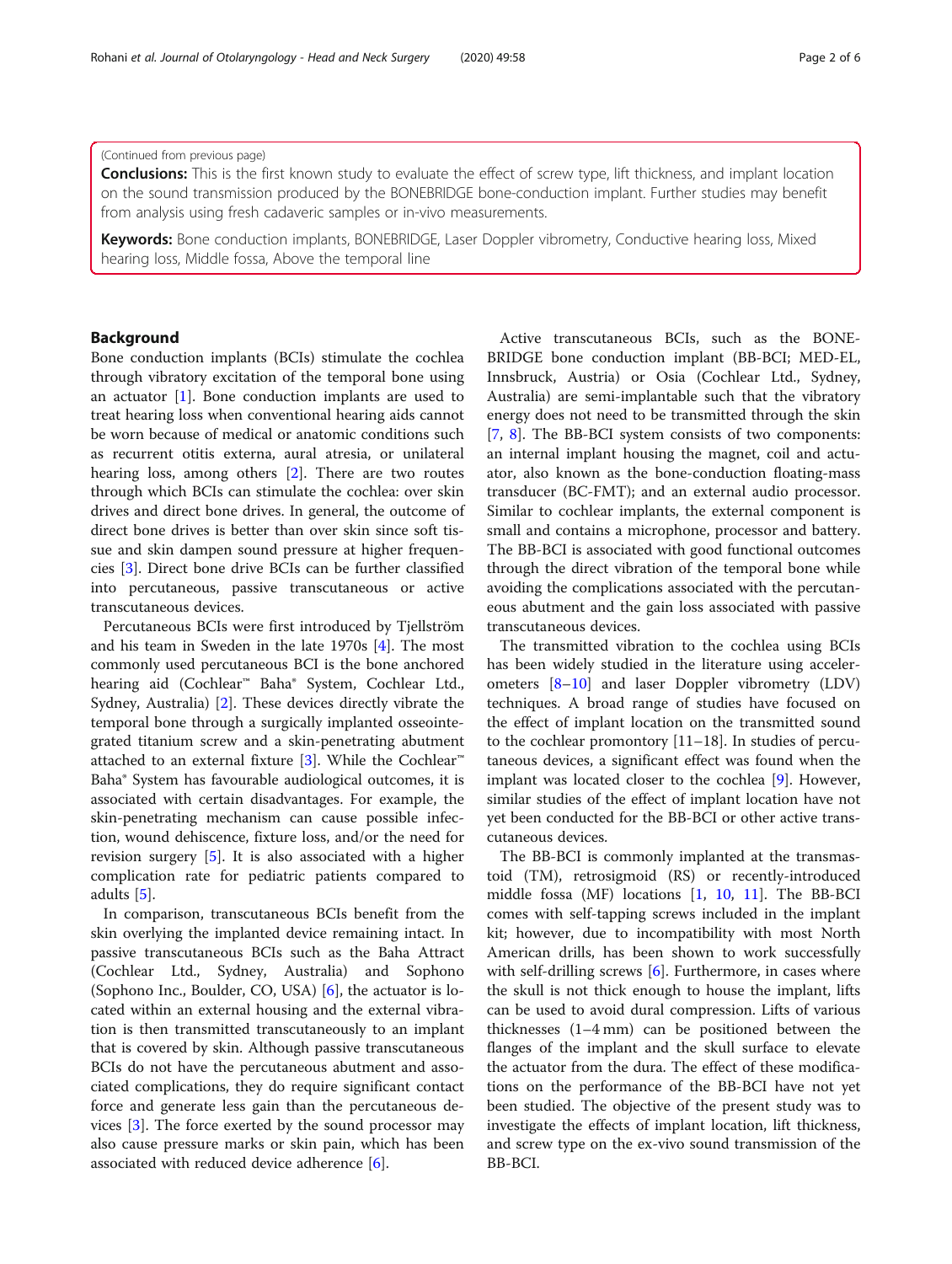# Sample preparation

Six cadaveric temporal bones (two right ears and four left ears) were used in this study. All cadaveric specimens were obtained with permission from the body bequeathal program at Western University, London, Ontario, Canada in accordance with the Anatomy Act of Ontario and Western's Committee for Cadaveric Use in Research (Approval number #19062014). Samples were received previously fixed in a 10% formaldehyde solution and dried.

On each sample, appropriate craniotomies were made in the TM, RS and MF locations to house the implant transducer. To expose the cochlear promontory, the external auditory canal was widened by removing cartilage and drilling the anterior and inferior walls. To expose the cochlear promontory for LDV measurements, the tympanic membrane and the malleus were removed as previously described [[9\]](#page-5-0). To maximize the reflection from the cochlear promontory, a small (approximately 1 mm by 1 mm) piece of reflective tape was placed, centered between the round and oval windows.

# Test conditions

Cochlear velocity was compared in eight different conditions with varying combinations of implant location (TM, RS, or MF), lift thickness (1 mm, 2 mm, 3 mm, or 4 mm) and screw type (self-drilling or self-tapping). Six conditions (C1-C6) were studied at the MF location: four with self-tapping screws and lifts (1 mm, 2 mm, 3 mm, and 4 mm thick lifts, respectively), one with selftapping screws and no lifts, and one with self-drilling screws and no lifts. One condition (C7) was studied in the TM location with self-tapping screws and no lifts, and one condition (C8) in the RF location with selftapping screws and no lifts. A summary of the test conditions is given in Table 1 and illustrated in Fig. 1.

| <b>Table 1</b> Location, lift thickness, and screw type for each test |  |  |
|-----------------------------------------------------------------------|--|--|
| condition.                                                            |  |  |

| Condition name | Location  | Lift Thickness  | Screw Type |
|----------------|-----------|-----------------|------------|
| C1             | MF        |                 | <b>ST</b>  |
| C <sub>2</sub> | MF        |                 | <b>SD</b>  |
| C <sub>3</sub> | MF        | $1 \text{ mm}$  | <b>ST</b>  |
| C4             | MF        | 2mm             | <b>ST</b>  |
| C5             | MF        | 3mm             | <b>ST</b>  |
| C <sub>6</sub> | MF        | 4 <sub>mm</sub> | <b>ST</b>  |
| $C$ 7          | <b>TM</b> |                 | <b>ST</b>  |
| C8             | <b>RS</b> |                 | <b>ST</b>  |



# Laser Doppler Vibrometry

For each condition, the vibration of the transmitted sound to the cochlea was measured using the LDV (Model CLV-2534, Polytec Inc., CA, USA) pointed directly on the cochlear promontory. A two degree-ofmotion goniometer (Model BGS80PP and BGM120PP, Newport Corp., CA, USA) was used to accurately position the sample under the LDV device. The measurements were performed on the cochlear promontory at eight discrete frequencies (0.5, 0.75, 1, 1.5, 2, 3, 4 and 6 kHz). A 45 dB HL signal was directly transmitted to the transducer via a wired connection using the BB-BCI programming software (CONNEX, Siemens Hearing Instrument, NJ, USA). The noise vibration was also measured with no stimulation and compared with the BCI stimulated vibration. The cochlear promontory velocity was measured with an accuracy of 2 mm/s/V and is presented as frequency responses expressed in mm/s. Measurements were averaged over five repetitions.

The effect of location, lift and screw type was calculated in relative terms. Since condition C1 had two out of three common effects with the other 7 conditions (C2 to C8), it was chosen as the reference condition for analysis in relative terms, meaning the velocity of all conditions was compared to the reference and reported in dB unit.

A pilot study was performed that showed that ±5 dB HL input would change the output velocity from 0.1 mm/s to 0.13 mm/s with a standard deviation of 0.02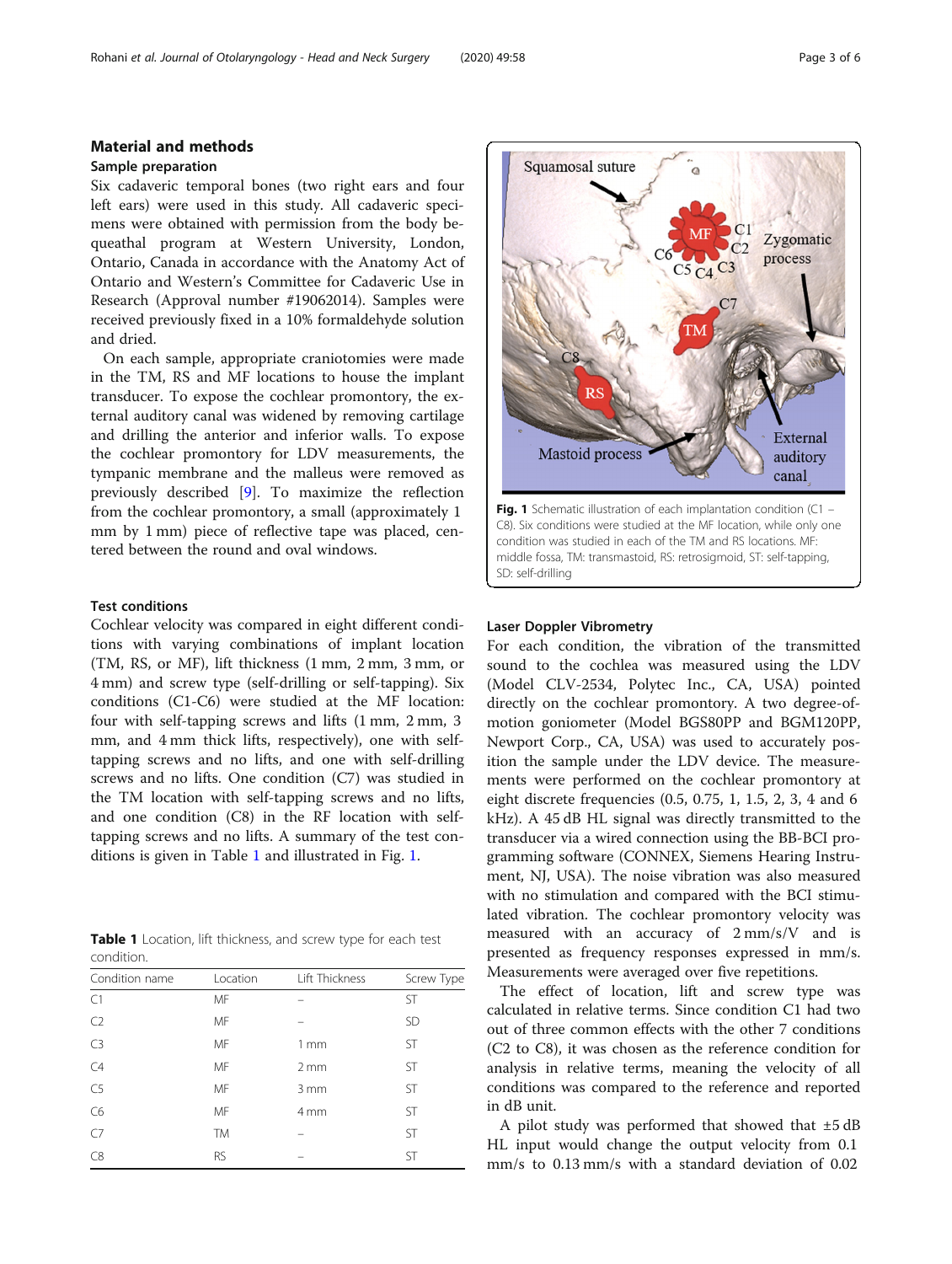mm/s. Based on that study, a sample size calculation was performed to confirm that 6 samples were needed to provide a statistical power of 80% to find the equivalent of  $a \pm 5$  dB HL difference. A one-way analysis of variance (ANOVA) was used to compare the effects of variations between location, lift thickness and screw type at each frequency. Bonferroni correction was used to account for multiple testing (i.e., at 8 frequencies); therefore, the  $p < 0.006$  was used to control the familywise error rate at  $p \le 0.05$ .

# Results

The effect of location on transmitted sound to the cochlea was assessed by comparing the vibration velocity when screw type and lift presence were controlled for by comparing C7 and C8 against C1 (Fig. 2).

The effect of lift thickness on transmitted sound to cochlea was assessed by comparing the vibration velocity when the same type of screw and implant location were

combined with various lift thicknesses (i.e., comparing C3-C6 against C1) as shown in Fig. 3.

The effect of screw type on transmitted sound to cochlea was assessed by comparing the vibration velocity when location and lift presence was controlled for, but the screw type varied, i.e., comparing C2 against C1 (Fig. [4](#page-4-0)).

The one-way ANOVA did not find any statistically significant differences between any of the conditions at any of the test frequencies. The minimum  $p$ -value found was 0.2.

# Discussion

The BB-BCI is the first active, transcutaneous BCI and multiple studies have shown it to be an effective device to treat hearing loss in patients with mixed or conductive hearing loss [\[10](#page-5-0)–[15](#page-5-0)]. The BB-BCI can be implanted under a variety of surgical techniques, with the implant housed in either the TM or RF, and recently the MF location. The MF location is associated with





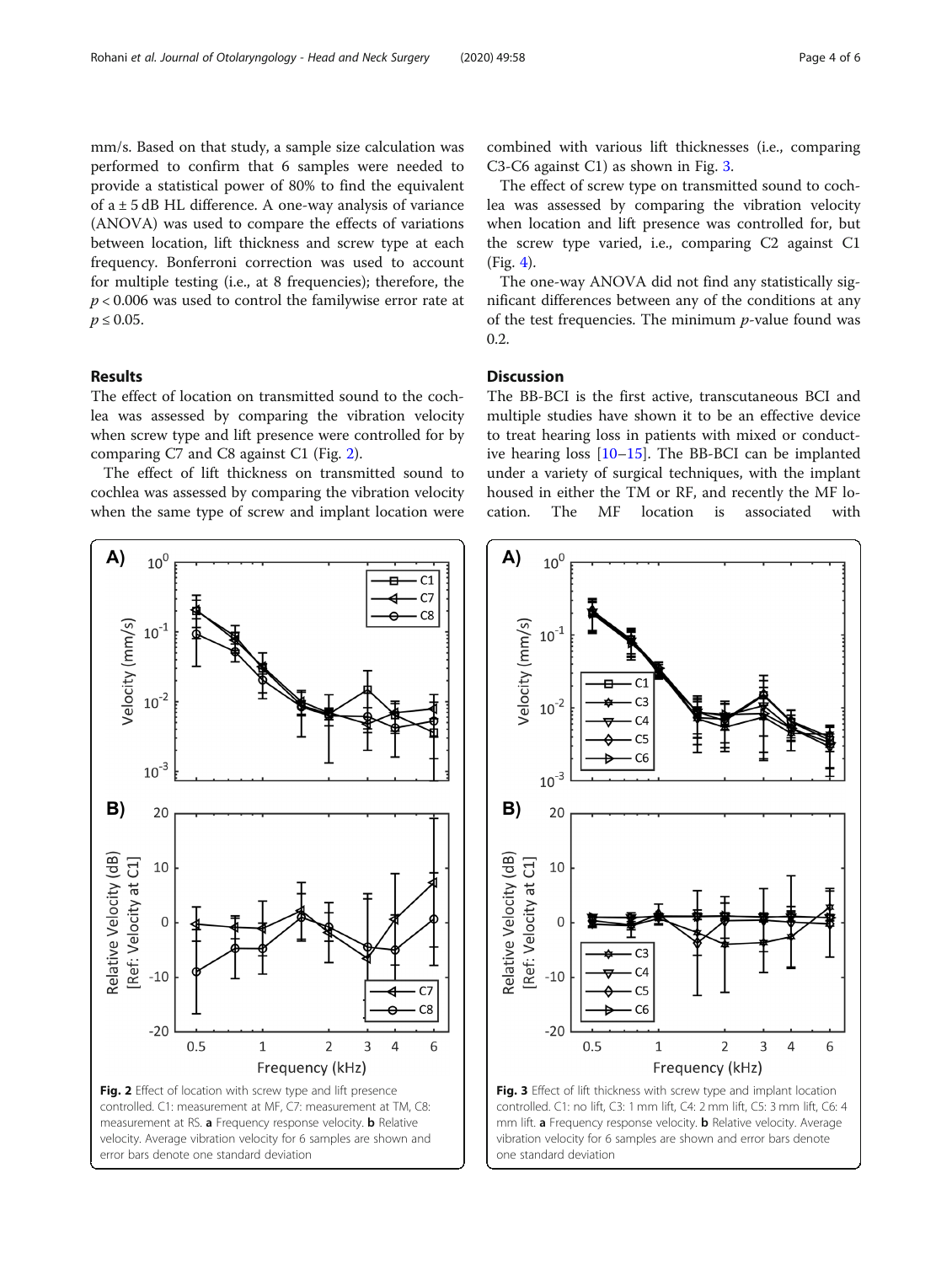improvements such as reduced operating time and a smaller skin incision [[1\]](#page-5-0). The MF approach was first performed at London Health Sciences Centre (LHSC),

London, ON, Canada in 2013 [[10\]](#page-5-0) with favorable surgical results reported with a follow-up of up to 6 years [\[1](#page-5-0)]. Since then, other groups have also used the MF approach with or without self-drilling screws with clinical success [[1\]](#page-5-0). At our centre (LHSC), self-drilling screws are used in place of the self-tapping screws included in the implant kit and lifts are used; however, there have not been any empirical studies of the effects of these modifications. The effects of modifications to the surgical approach, including implant location, lift usage and screw type, as three possible sources of variability on BB-BCI performance, were investigated in this study. Implant performance was assessed by measuring the vibration velocity at the cochlear promontory using an LDV technique.

The current study is the first to investigate the effects of common surgical variables on the performance of the BB-BCI; however, similar investigations have been published for other direct-drive systems. The effects of stimulation distance to the cochlea and squamosal suture on percutaneous BCI performance were investigated by Eeg-Olofsson et al. [\[9](#page-5-0)]. It was concluded that in the typical implant position a 10–20 dB lower response was seen compared to locations closer to the cochlea, and squamosal suture does not have a significant effect on the sound delivered. Rigato et al. studied the effect of implant attachment on the transmitted vibration to the cochlea using a balanced electromagnetic separation transducer  $[16]$ . The authors concluded that a smaller attachment might result in better performance at higher frequencies (above 5 kHz). In this study, the implant was placed in three surgical locations which had similar linear distances to the cochlea (30 to 40 mm). Therefore, if significant differences between locations had been found, they would likely have been secondary to bone thickness, suture lines, and/or screw fixation.

In studies focusing on the effect of surgical approach, it is important to only change one source of variability at a time. By using cadaveric temporal bones in the present study instead of intact cadaveric heads, we were able to fully control our experimental setup and testing. A total of eight distinct conditions  $(C1 - C8)$  were tested in each of six specimens. Since C1 had two out of three sources of variability in common with the remaining conditions, it was used as the reference condition. The mass of each temporal bone was constant at all conditions, since all three implant locations were drilled before measurements. Also, absence of brain matter precluded any additional source of variability when comparing implantations at the TM location compared to the MF and RS locations. In addition, pre-drilling of screw holes allowed for changing the location, lift and screw type with minimal movement, so the angle of the laser beam on the cochlear promontory could be kept constant in each sample. Lastly, the wired connection between the processor and the signal generator bypassed performance variabilities such as battery life and microphone-speaker angle.

One limitation of the present study was that only one combination of lift and screw type was used in each of the TM and RS locations. This was because the air cells in the mastoid limited the possibility of finding multiple suitable screw hole locations. Also, in the RS approach, the area behind the sigmoid sinus was too small to allow multiple screw holes.

The present findings did not reveal any significant differences associated with location, lifts or screw type. This allows surgeons the flexibility to choose the appropriate location and fixation for their particular clinical scenario without possible effects on sound transmission. We did not evaluate the potential effects of the amount of soft tissue removed on sound transmission, however

<span id="page-4-0"></span>